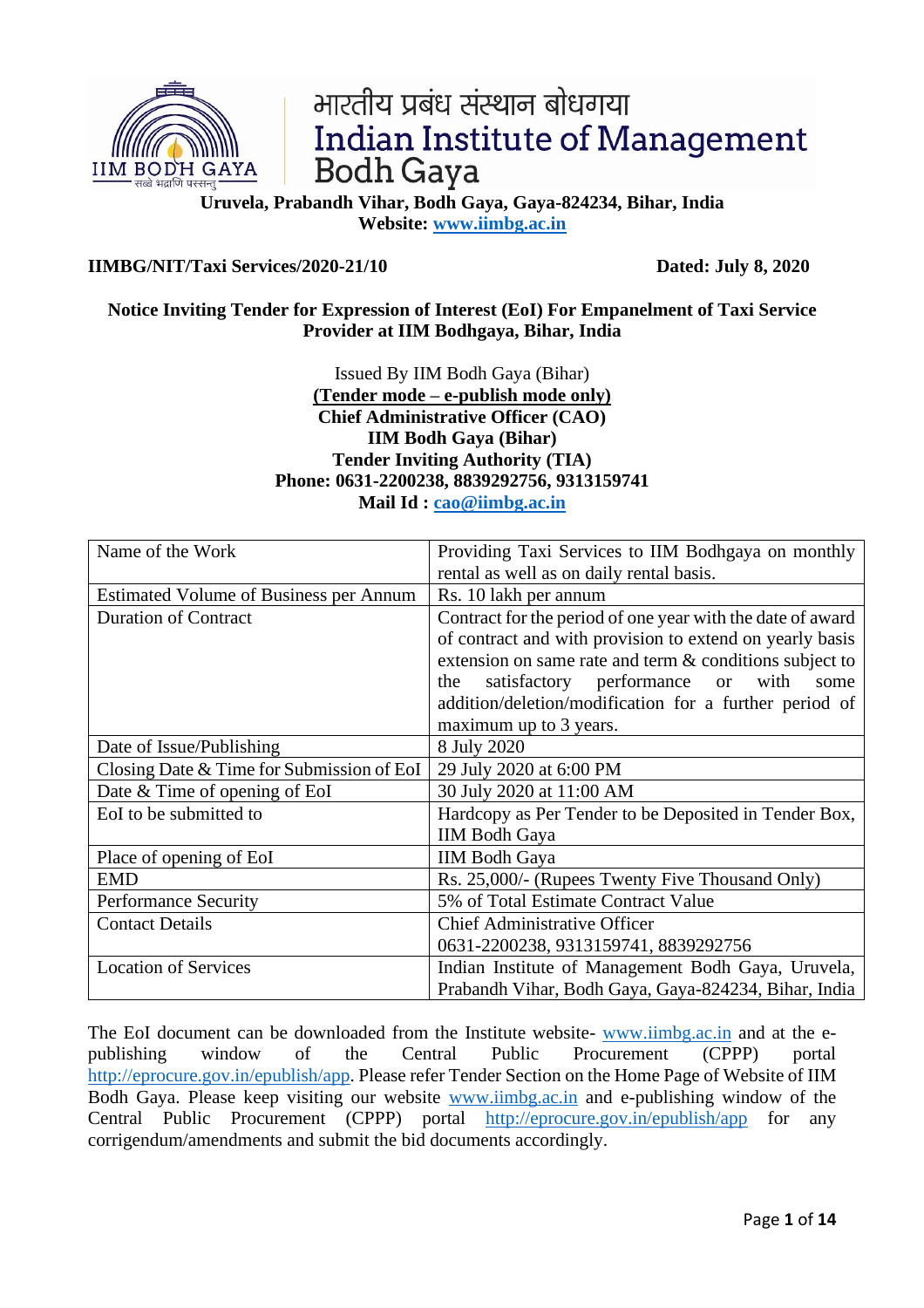## **Expression of Interest for Empanelment of Taxi Services Provider at Bodh Gaya**

#### **Background:**

Indian Institute of Management Bodh Gaya is an Institution of National Importance under the Indian Institute of Management Act, 2017.

IIM Bodh Gaya invites EoI from financially sound Taxi Service Providers to provide 2 (two) vehicle (Dezire/Etios/Honda City/Scorpio or like in diesel/petrol engine) (agreement for 01 mid-size vehicle may be added as per requirement in future) on monthly hire basis (24 hrs per day) for a period of one (01) year as per terms and conditions mentioned in this tender document.

#### **1. Eligibility Criteria/Parameters and Technical Specifications**

- (a) The Registered/Local office of the bidder should be located either in Bodh Gaya/ Gaya. Supporting document in this regard to be submitted.
- (b) The bidder should have its own bank account.
- (c) The bidder should have PAN Number and GST Registration.
- (d) The bidder must have sufficient vehicles in their fleet. The vehicles should not be older than three (3) years. A list of such vehicles with self-attested copies of RCs should be attached with the bid.
- (e) An undertaking from the bidder stating that the firm has not been blacklisted by any Central Government Department/Ministry/PSU/Bank, or State Government etc. must be attached with the bid documents.
- (f) The bidders must have minimum two (2) years experiences in providing vehicle on rent basis to reputed organizations particularly Central Government Department. The bidder will be required to submit proof of successful and satisfactory completion of service. The certificate should be from a Central Government Organization.
- (g) The firm should follow labour laws.
- (h) Police verification of the firm must be attached.
- (i) The firm should ensure that the drivers employed hold valid driving license, are in uniform, well behaved, reasonably educated, conversant with traffic rules/regulations and city roads/routes as well as with the security instructions.
	- (i) Each driver employed by the firm must have a cell-phone duly activated.
	- (ii) No mileage will be allowed for lunch /tea etc. to the driver. The drivers are not allowed to take hired vehicles for their personal lunch and /or tea during duty hours.
	- (iii)The service provider and the drivers should ensure that each vehicle is neat and clean, as well as operationally fit (i.e. with no known fault) and sufficient fuel when on duty.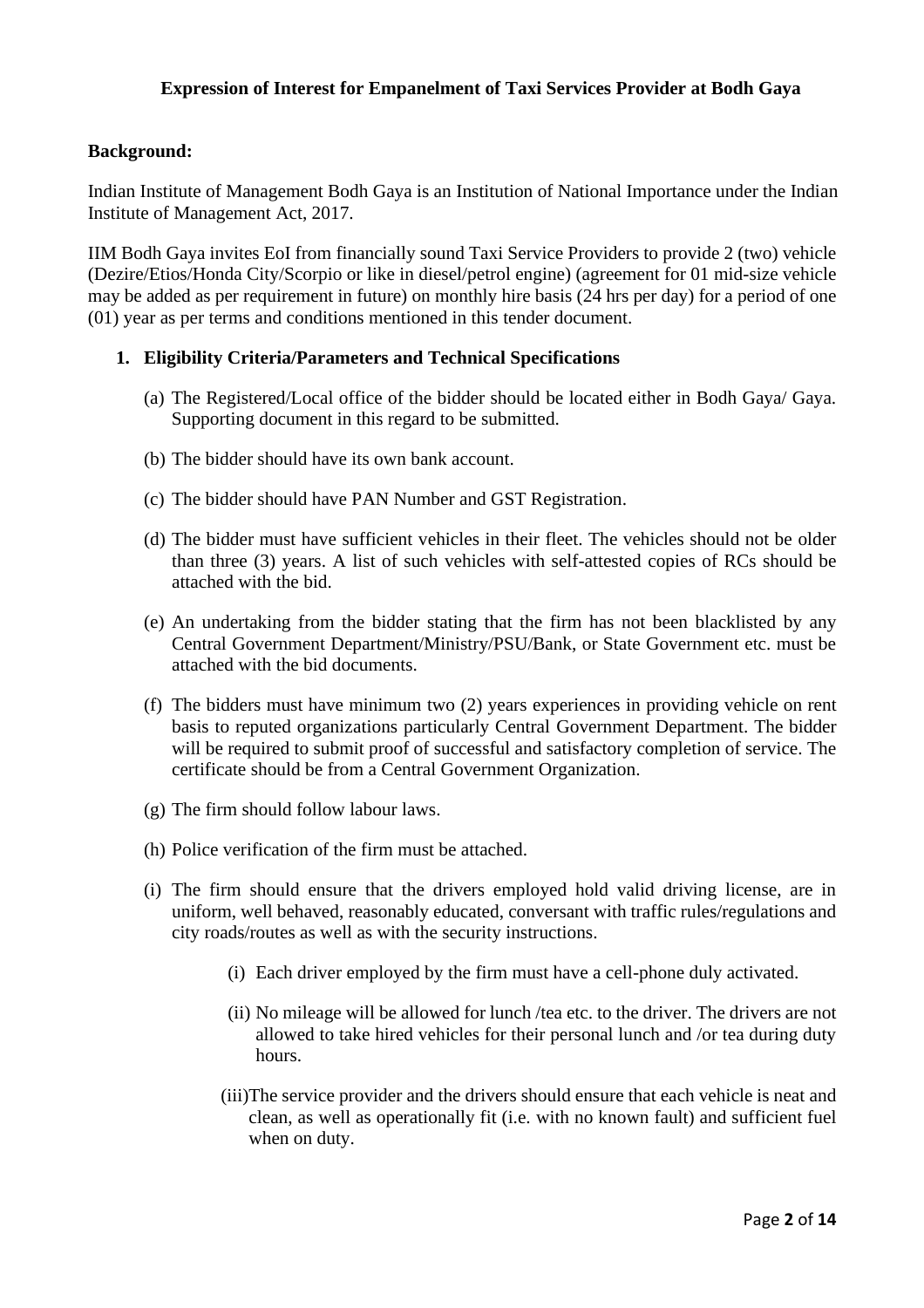- (iv)Driver should preferably be able to understand English, as the Institute receives a lot of foreign guests.
- (v) The time and distance in respect of hired taxis will commence and terminate from/to the Institute office at Uruvela, Prabandh Vihar, Bodh Gaya. The interested party should adhere to this rule. (For full day and half day service)
- (vi) While the Institute has a periodical requirement for hiring taxis, it will have the right not to utilize the service at all at any time for any period without giving any notice/assigning any reason. The Institute reserves the right to hire taxis from any other provider of such services even during the period of the contract.
- (j) **Monthly Rental:** In case of Monthly Rental Vehicle "Full Day" would imply 24Hrs duration per day and a run of the Taxi up to 2500 Kms in whole month.
- (k) **Daily Rental**:
	- (i) "Full Day" would imply a run of the Taxi up to 80 kilometer and/or 10 hours duration.
	- (ii) "Half Day" would imply a run of the Taxi up to 40 kilometer and/or 5 hours duration.
- (l) Rates once finalized will be valid for the period of contract.
- (m)It is the responsibility of the service provider to have all necessary clearances and certificates required to carry out the services of public transportation.
- (n) All legal disputes shall be subject to the jurisdiction of Gaya
- (o) The average turnover of the bidder should be Rs. 10.00 Lacs (Rupees Ten Lacs) above for a period of last three financial years.

#### **2. Earnest Money Deposit (EMD)**

- 2.1 The contractor shall deposit EMD for an amount of Rs.25,000/- (Rupees Twenty-five thousand only) in the form of Demand Draft/Banker's Cheque from a commercial bank, in favour of "Indian Institute of Management Bodh Gaya payable at Bodh Gaya along with the EoI document. The EMD should valid for a period of 60 days beyond the final bid validity period.
- 2.2 The Bid Security will be forfeited in the following conditions:
	- (a) If at any stage, any of information/declaration given by the bidder is found false.
	- (b) If a bidder withdraws his bid during the period of bid validity specified in the terms and conditions of tender.
	- (c) In case of any lapse/default in honoring of the terms and conditions at any stage after submitting the tender.
	- (d) In case of final selection of bidder, if he fails to enter into the contract or fails to furnish performance security in accordance with the terms and conditions of the EoI.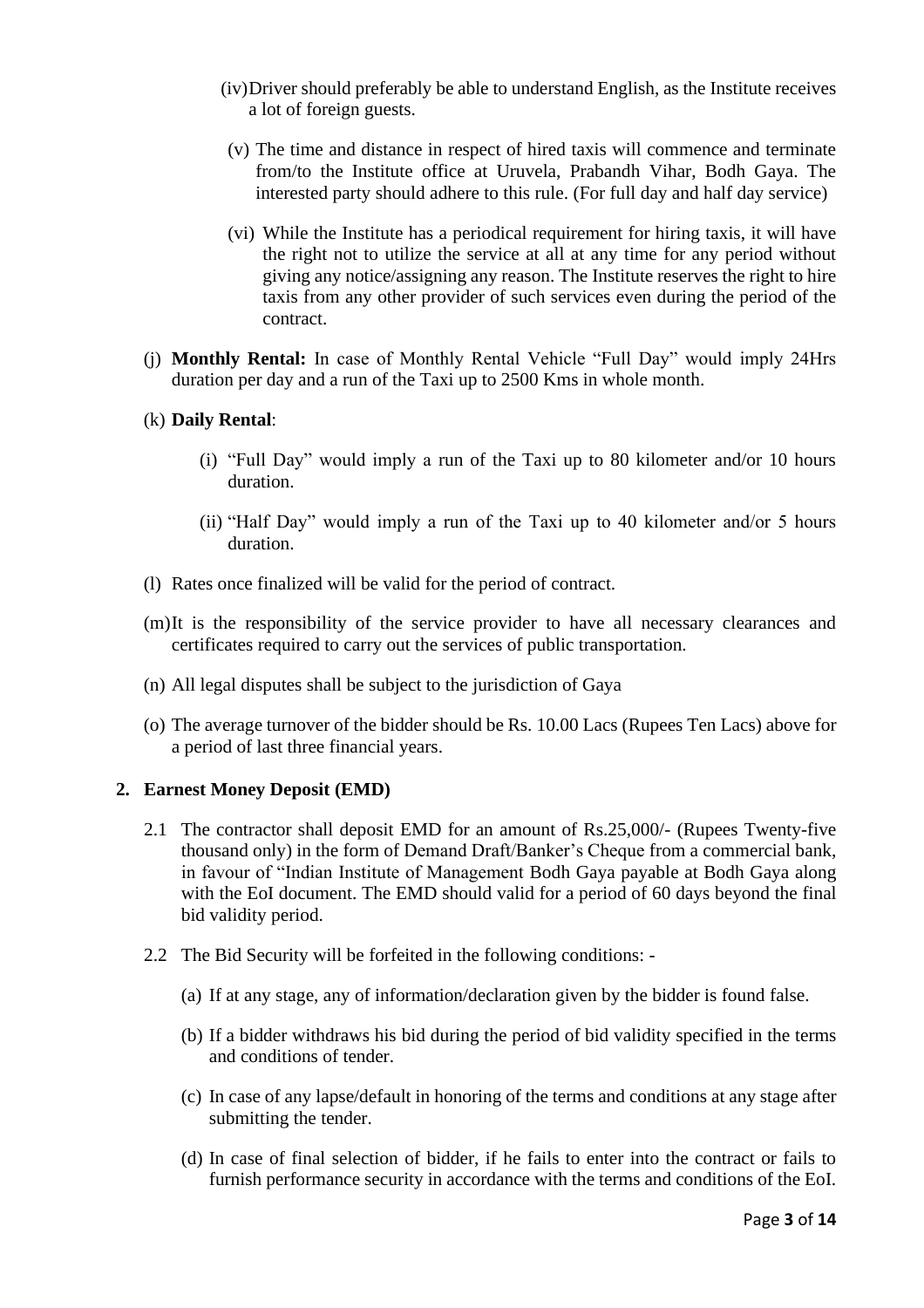## **3. SUBMISSION OF BID**

3.1 Bids duly signed by Authorised Signatory should be submitted in sealed envelope and super-scribed in bold letters with the statements: 'BID FOR EMPANELMENT OF TAXI SERVICE PROVIDER AT IIM BODHGAYA with Reference No. of Tender and to be submitted at:

> Chief Administrative Officer, Indian Institute of Management Bodh Gaya, Uruvela, Prabandh Vihar, Bodh Gaya-824234 (Bihar)

- 3.2 Bids must reach on or before the closing date and time as indicated in the beginning of this tender document. Any bid received after closing date & time shall not be considered.
- 3.3 Bids received by any other mode except SPEED POST/COURIER/By HAND will not be accepted.
- 3.4 Bidder should number the pages submitted in form of Technical Bid and provide an index indicating the page number of each document submitted. The index should be placed on the top of the Bid.
- 3.5 Tender forms containing 'over written' or 'erased' rate or rates and amount not shown in figures and words in English are liable to rejection.
- 3.6 The bid should be clear and without any condition. Conditional bids shall be summarily rejected.
- 3.7 The Bid should be accompanied by the relevant documents, as per Annexure-I without which the tender will be considered incomplete and hence, summarily rejected.
- 3.8 The bid should be precise, complete and in the prescribed format as per the requirement of the bid document. Failure to furnish all information required through the bidding document or submission of a bid not responsive to the bidding documents in every respect will be at the Bidder's risk and may result in rejection of the bid.
- 3.9 The bidders should quote their rates in the prescribed format as per Annexure- IV.
- 3.10 **Bid Validity**: The bids shall remain valid for a period of 60 days from the last date of submission of proposal.
- 3.11 Any change/corrigendum/extension of closing/ opening dates in respect of this tender shall be issued through website only and no press notification will be issued in this regard. Bidders are therefore requested to regularly visit IIMBG website for updates.
- 3.12 Application of Tender as submitted by a tenderer shall become the property of IIMBG and IIMBG shall have no obligation to return the same to the tenderer.
- 3.13 The application for tender does not entitle any tenderer for automatic grant of award.
- 3.14 List of documents to be submitted with the application (as applicable):
- 3.15 Tender Acceptance Letter as per Annexure-II.
- 3.16 Copy of Permanent Account Number (PAN) in the name of the firm, if not proprietorship firm.
- 3.17 Copy of GST Registration Certificate.
- 3.18 Bank details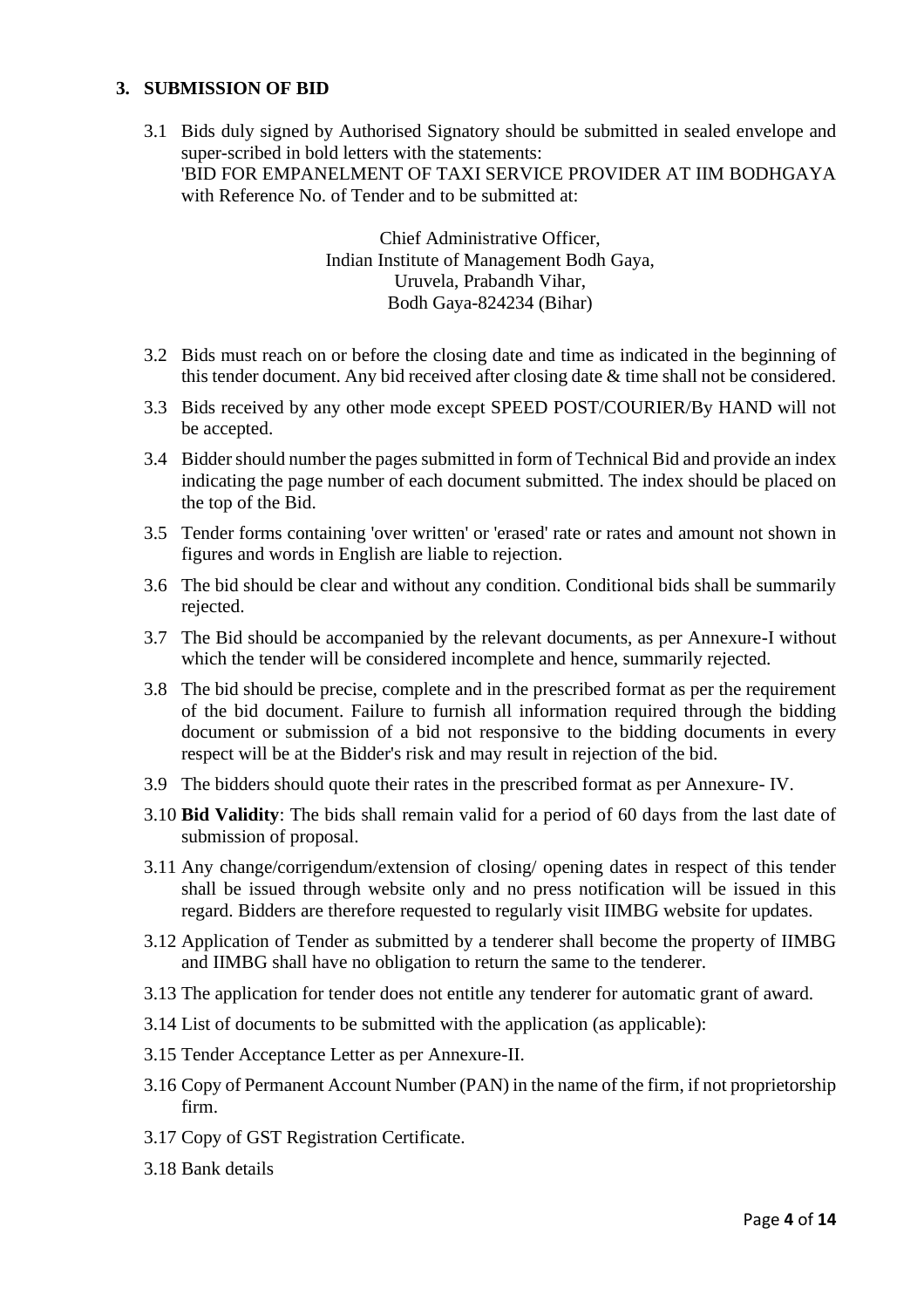- 3.19 Self-Declaration about Non Black Listing as per Annexure-III.
- 3.20 Details of experience in dealing with Central Government Department/Higher Education Institution/ Central University, Autonomous Bodies and professional Institutes like IIMs, IITs. Copy of letter of empanelment.
- 3.21 Duly signed and stamped of the entire tender document along with its addendum/ corrigendum, if any.
- 3.22 All other documents, as required in terms of the tender, to claim eligibility.
- 3.23 Note: Institute may ask the vendor to submit any other certificate/document as it may deem fit.

## **4. BID OPENING & EVALUATION**

- 4.1 On the basis of rates quoted by different bidders the committee will finalize rates for each segment of commercial bid  $&$  the same will be offered to all interested technically fit bidders.
- 4.2 On the basis of acceptance given by bidders they will be empaneled for the said services.
- 4.3 The firms may be asked to re-quote on the spot & on the basis of lowest quoted rates, the bidders would be offered for empanelment. In case of tie, the decision would be taken by giving weightage to following criteria in the same order of preference as mentioned below:
	- a. Experience in serving institution of national importance/Central Universities
	- b. Average turnover in last three financial years.
	- c. If more than one bid having the same total turnover, then by "Draw of Lots".
- **5.** The institute reserves the right to seek clarifications or additional information/ documents from any bidder regarding its technical bid. Such clarification(s) or additional information/document(s) shall be provided within the time specified for the purpose. Any request and response thereto shall be in writing. If the bidder does not furnish the clarification(s) or additional information/document(s) within the prescribed date and time, the proposal shall be liable to be rejected.
- **6.** The bidders may depute their authorized representatives to remain present during the bid opening process subject to submission of valid authorization letter in the name of the representative to attend the bid opening process.

## **7. Term & Conditions:**

- 7.1 The EoIs are invited from reputed Taxi Service Provider for rate contract for the period of one year with the date of award of contract and with provision to extend on yearly basis extension on same rate and term & conditions subject to the satisfactory performance or with some addition/deletion/modification for a further period of maximum up to 3 years. The IIM Bodh Gaya however, reserves the right to terminate/curtail the contract at any time after giving 30 days notice without assigning any reason.
- 7.2 **Exit Clause:** The contract can be terminated by giving 1 (one) month notice period by the Institute and 3 (three) month notice by the contractor. However, in any instant contract will be terminated if services of the vendor will not be found satisfactory.
- 7.3 The vehicles to be provided should be not older than 3 (three) years and in good running condition. In case the condition of the vehicles is not found to be satisfactory, it shall be returned for immediate replacement. In case not replacement is provided on time or any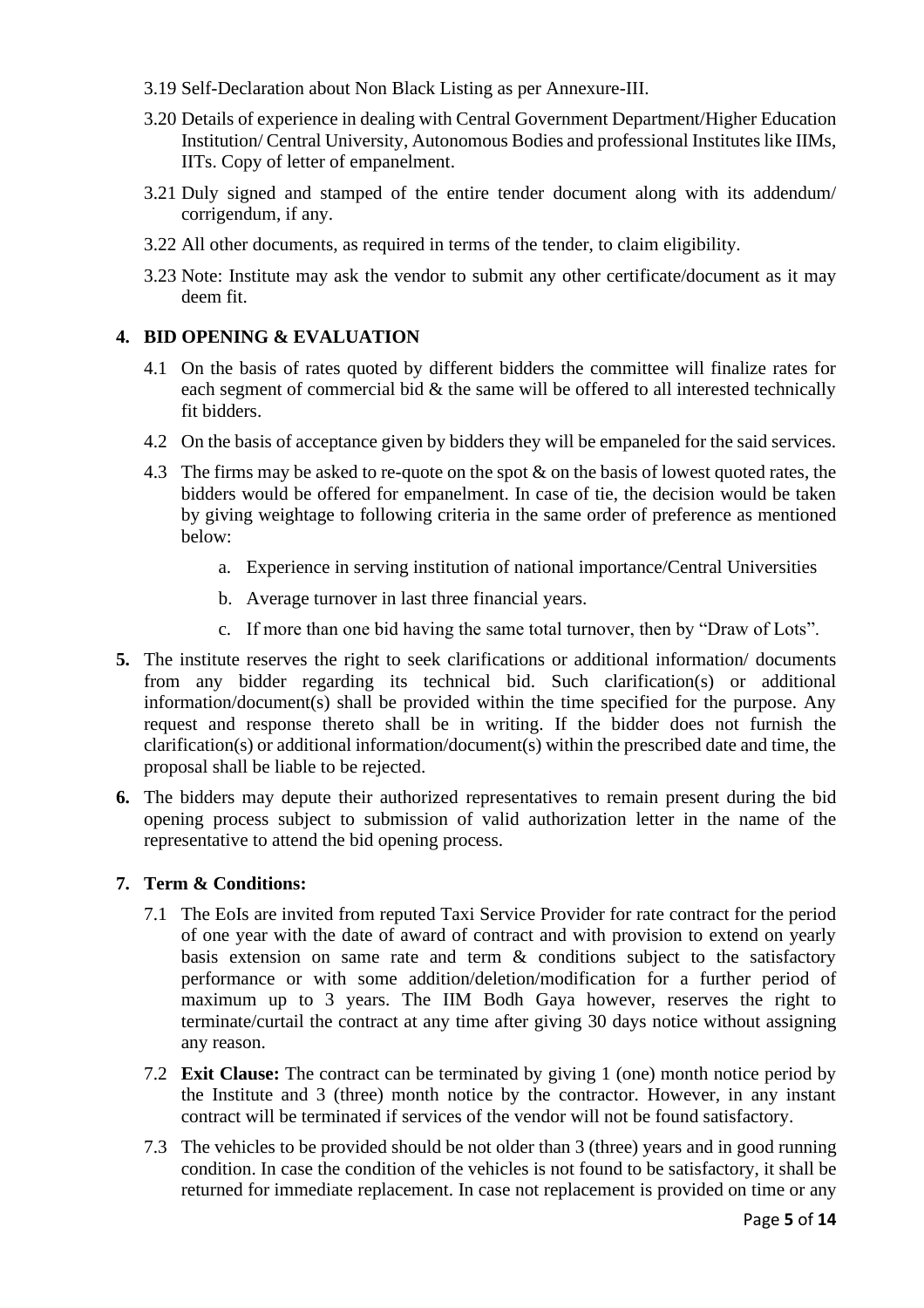other delay, a penalty will be levied as deemed fit on day to day basis and the officer has right to hire a vehicle from the market and the cost incurred has to be borne by the agency/firm.

- 7.4 The cars should be fitted with all modern features such as clean loose seat covers, clean towel, reading lamp, tissue paper box, car perfume, seat belts front and rear, umbrella during monsoon.
- 7.5 The vehicles should be comprehensively insured.
- 7.6 The firm should have sufficient number of drivers having experience of driving in Gaya/Patna.
- 7.7 Only such tour operator/agency may submit their quotations whose cars/taxies have been duly authorized by the concerned RTO for use as public transport and who have telephone connection available at their premises/garage/stands from where such taxies/cars to be operated and can be requisitioned by this institution.
- 7.8 The contractor shall provide names, address of the drivers along with their driving licence number and copies within one week of the award of the contract. Each driver employed by the firm must have an active cellphone.
- 7.9 The firm shall not employ any person who has not completed 18 (eighteen) years of age. The firm shall comply with all the statutory provisions as laid down under various Labour Laws, In case of violation of any such statutory provisions under Labour Laws or any other law applicable by the Firm, there will not be any liability on the institute.
- 7.10 The firm should submit medical certificate of the driver post award of the job.
- 7.11 The institute will be under no legal obligation to provide employment to any of the personnel of the firm after expiry of agreement period and the institute recognizes no employer-employee relationship between the institute and the personnel deployed by the firm/agency.
- 7.12 Any person who is in an employee of this institute should not be partners to the contract by the firm directly or indirectly in any manner whatsoever.
- 7.13 Each driver should wear uniform while on duty. The drivers to be deployed with the institute should have got their antecedent verified by the local police.
- 7.14 The firm/agencies would ensure that the drivers employed have valid driving licence and clean driving record including track record of not indulging in any major accident in the past three years.
- 7.15 A daily record indicating time and mileage for each vehicle shall be maintained by the driver in a log book in a format as per staff car rules of the Govt. of India and the log book shall be submitted to the concerned officer in IIM Bodh Gaya along with bill for scrutiny, etc.
- 7.16 A vehicle will be allowed for use only in good condition when the Milometer is sealed. If during the running of the vehicle it is found that the milometer is tempered unsealed then forfeiture of hiring charges and a penalty as fixed by IIM Bodh Gaya will be imposed.
- 7.17 Once the hiring of vehicles commences from a particular agency/firm, the vehicles and drivers should not be changed unless so requested for by the IIM Bodh Gaya. The vehicles must be available at any time of day as required by the institution.
- 7.18 In case of any accident, all the claims arising out of it, shall be met by agency/firm.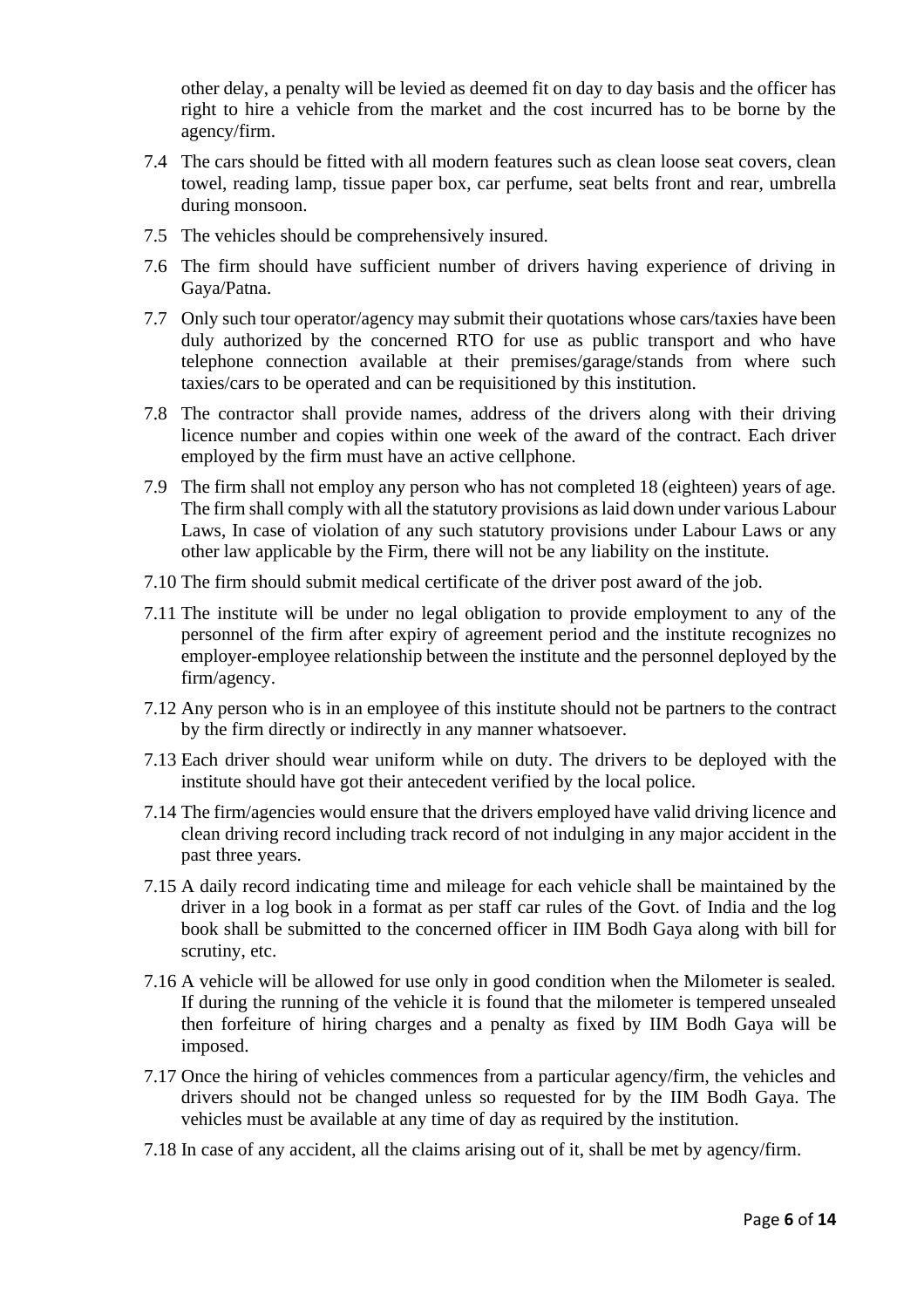- 7.19 Punctuality will have to be ensured and log book shall be maintained by the drivers. The drivers shall be responsible for proper completion of the log books including obtaining the signatures of the user.
- 7.20 The firm should have adequate number of telephone/mobile to be available round the clock.
- 7.21 The firm should have a provision to take bookings round the clock.
- 7.22 Rates once finalized will be fixed at least for a period of one year. The contract period may be extended for next year with same rate, term and condition and used as base rate in the case of upward and downward change in rates in fuel prices.
- 7.23 Any overtime arising due to breakdown of vehicle supplied by the agency shall be on its account and shall not be charged to IIM Bodh Gaya.
- 7.24 The institution reserves the right to terminate the contract without assigning any reason by giving the notice of 30 days to the agency/firm.
- 7.25 Vehicle provided to the institution should bear valid Registration Numbers and should have comprehensive insurance and Drivers so provided with the vehicles shall have valid LMV Driving Licence and Badges.
- 7.26 The vehicles should conform to the pollution norms prescribed, if any, by the Transport Department, Govt. of Bihar.
- 7.27 In case of breakdown of any vehicle, the firm/agency shall replace the breakdown vehicle within one hour failing which the institution has the right to hire vehicle from any other sources at the expense of the firm.
- 7.28 Operation and function of vehicles and drivers shall be governed by Motor Vehicles Act/Motor vehicles rules and Bihar Motor Vehicles Rules and these shall be the responsibility of the firm.
- 7.29 No advance payment will be made.
- 7.30 The bills should be made on monthly basis by the firm/agency and should be submitted by the  $10<sup>th</sup>$  of each succeeding month along with logbook of the vehicle for scrutiny/verification of the bills. The bill should indicate the GST registration no. and PAN No.
- 7.31 The institution will deduct Income Tax at source under section 194-C of Income Tax Act from the firm at the prevailing rates of such sum as income tax on the income comprised therein.
- 7.32 Toll tax and parking charges shall be reimbursed by the Institute against the production of original documentary evidences along with the bill.
- 7.33 The firm shall ensure that all the necessary documents i.e. RC, Insurance papers, PUC certificate, etc. are available with the drivers deployed for duty in the institution.
- 7.34 No additional terms & conditions over and above the conditions stipulated above shall be entertained by this office.

#### **8. Termination of the contract/forfeiture of Performance Security.**

- 8.1 In case of breach of contract by the firm, the performance Security shall be forfeited by the Institute and the firm shall be blacklisted in addition to termination of the contract in question. The right of action will rest with the authority entering into the agreement.
- 8.2 In case of any dispute, the decision of the Director, IIM Bodh Gaya shall be final and binding.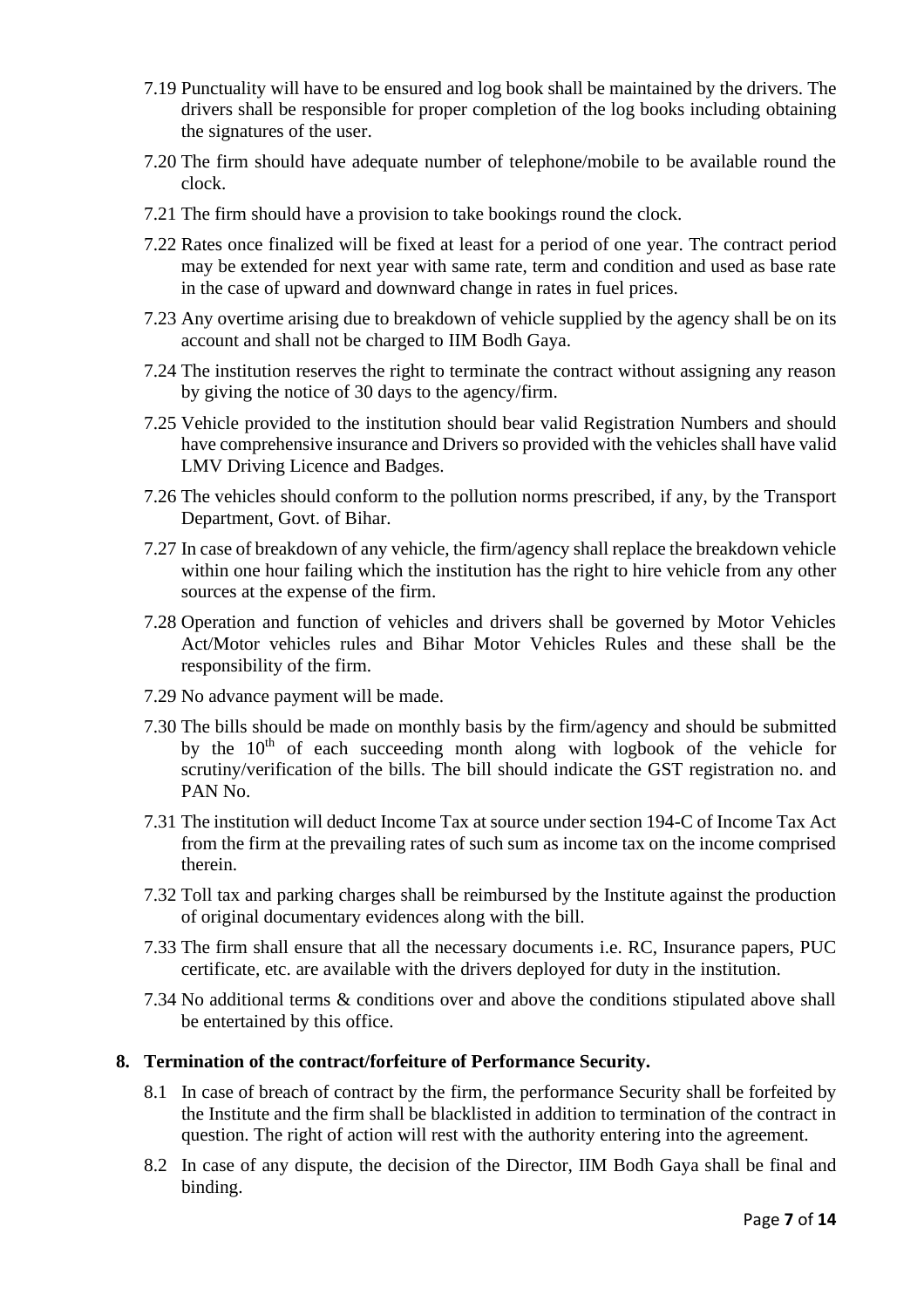8.3 The contract can be terminated at any time without assigning any reason at the discretion of the IIM Bodh Gaya.

## **9. Terms of Payment**

- 9.1 Based on the actual booking of vehicles during the month, the empaneled agency/vehicle service provider shall submit the bills addressing to "IIM Bodh Gaya" with details on monthly basis. The bill, if found correct for payment, will be paid within 15 days.
- 9.2 No payment shall be made in advance.
- 9.3 All payment shall be made by the cheque/NEFT/Online transfer only.
- 9.4 In case higher model taxi provided in place of called taxi then the Institute will pay for vehicle called and not for vehicle provided.
- 9.5 EOI Documents can be downloaded from the Institute website [www.iimbg.ac.in](http://www.iimbg.ac.in/) Please refer Tender section on the Home Page of the Website and keep visiting our Website for any corrigendum/amendments and submit the bid documents accordingly.
- 9.6 Tender/Offers may be sent by post/hand to the office of the Tender Inviting Authority namely, CAO, Indian Institute of Management, Bodh Gaya, Uruvela, Prabandh Vihar, Bodh Gaya, Gaya-824234, Bihar, India, **clearly mentioning IIMBG/NIT/Taxi Servises/2020-21/10 on the envelope.**
- 9.7 IIM Bodh Gaya has no obligation for any loss/delay/non-receipt of offers. Offers received late/incomplete are liable for rejection/non-acceptance.
- 9.8 The offers shall be valid for 3 (Three) months from the last date of submission of EoI/revised EoI (if any).
- 9.9 The Institute reserves the right to modify the conditions of the EoI, at any time, without assigning any reasons for the same.
- 9.10 IIM Bodh Gaya reserves the right to accept/reject any offer in part or full, without assigning any reason whatsoever.
- 9.11 If the last date of receiving /opening of the offer coincides with a holiday, then the next working day shall be the receiving/opening date.
- **10.** The final selection of vendor will be as per the following selection process:
	- (i) Verification of documents by committee constituted for the purpose in support of eligibility criteria with Financial Effect as mentioned in Annexure – I
	- (ii) Physical visit of Taxi Service Provider premises (if required) to check the services, amenities and credentials of the Taxi by the committee constituted for this purpose four ground validation.
	- (iii) Evaluation of financial effect by committee in view of amenities and competitiveness of rates.
	- (iv) Approval of names of Taxi Providers suitable for empanelment by Competent Authority. The Institute may empanel one or more taxi service providers as per requirement and budget.
	- (v) The decision of the Institute in the matter will be final and binding to all the bidders/empaneled service providers.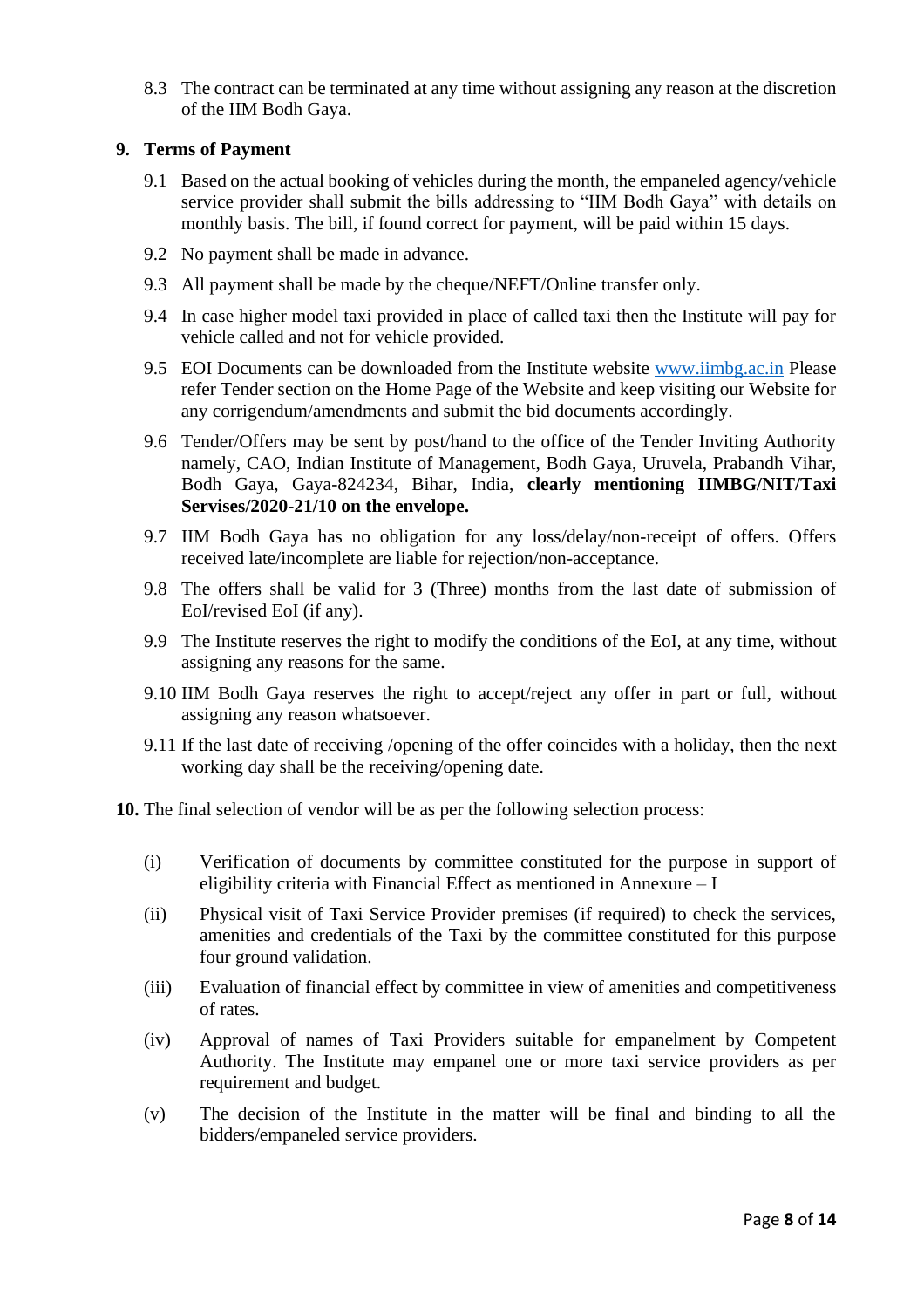#### **11. Communication of Acceptance**

Successful parties will be informed of the acceptance of their offer.

#### **12. Penalty**

- (a) The tenderer should ensure regular and uninterrupted quality services at all times.
- (b) Failure of service and negligence shall be measured in terms of the following:
	- (i) Not providing vehicle/taxi and services as per the booking;
	- (ii) Any other matter which an act of negligence or breach of ethics by the service provider.

## **13. Performance Security**

The Firm whose EoI is accepted shall deposit Performance Security for an amount of Rs. 50,000.00 (Rupees Fifty Thousand only) in the form of Demand Draft/Banker's Cheque in favour of Indian Institute of Management Bodh Gaya, payable at Bodhgaya within 10 days from the date of issue of work order by the institution. Performance Security will remain valid for a period of 60 (sixty) days beyond the date of completion of all contractual obligations. No interest will be payable on this amount. The contract will be signed only after furnishing the Performance Security. In case of breach of contract by the firm, the Performance Security shall be forfeited by the institute and the firm shall be blacklisted in additions to the termination of the contract.

#### **14. Arbitration and Dispute Resolution**

- (a) Any dispute and or difference arising out of or relating to this contract will be resolved through joint discussion of the authorities representatives of the concerned parties. However, if the disputes are not resolved by joint discussions, then the matter will be referred for adjudication to a sole Arbitrator appointed by the Director of Institute.
- (b) The award of the sole Arbitrator shall be final and binding on all the parties. The arbitration proceeding's shall be governed by Indian Arbitration and Conciliation Act 1996 as amended from time to time. The cost of Arbitration shall be born by the respective parties in equal proportions. During the pendency of the arbitration proceeding and currency of contract, neither party shall be entitled to suspend the work/service to which the dispute relates on account of the arbitration and payment to the firm shall continue to be made in terms of the contract. Arbitration proceedings will be held at Bodh Gaya only.

#### **15. Jurisdiction of Court**

The courts at Gaya, shall have the exclusive jurisdiction to try all disputes, if any, arising out of this agreement between the parties.

> Chief Administrative Officer Indian Institute of Management Bodh Gaya Uruvela, Prabandh Vihar, Bodh Gaya, Gaya-824234, Bihar, India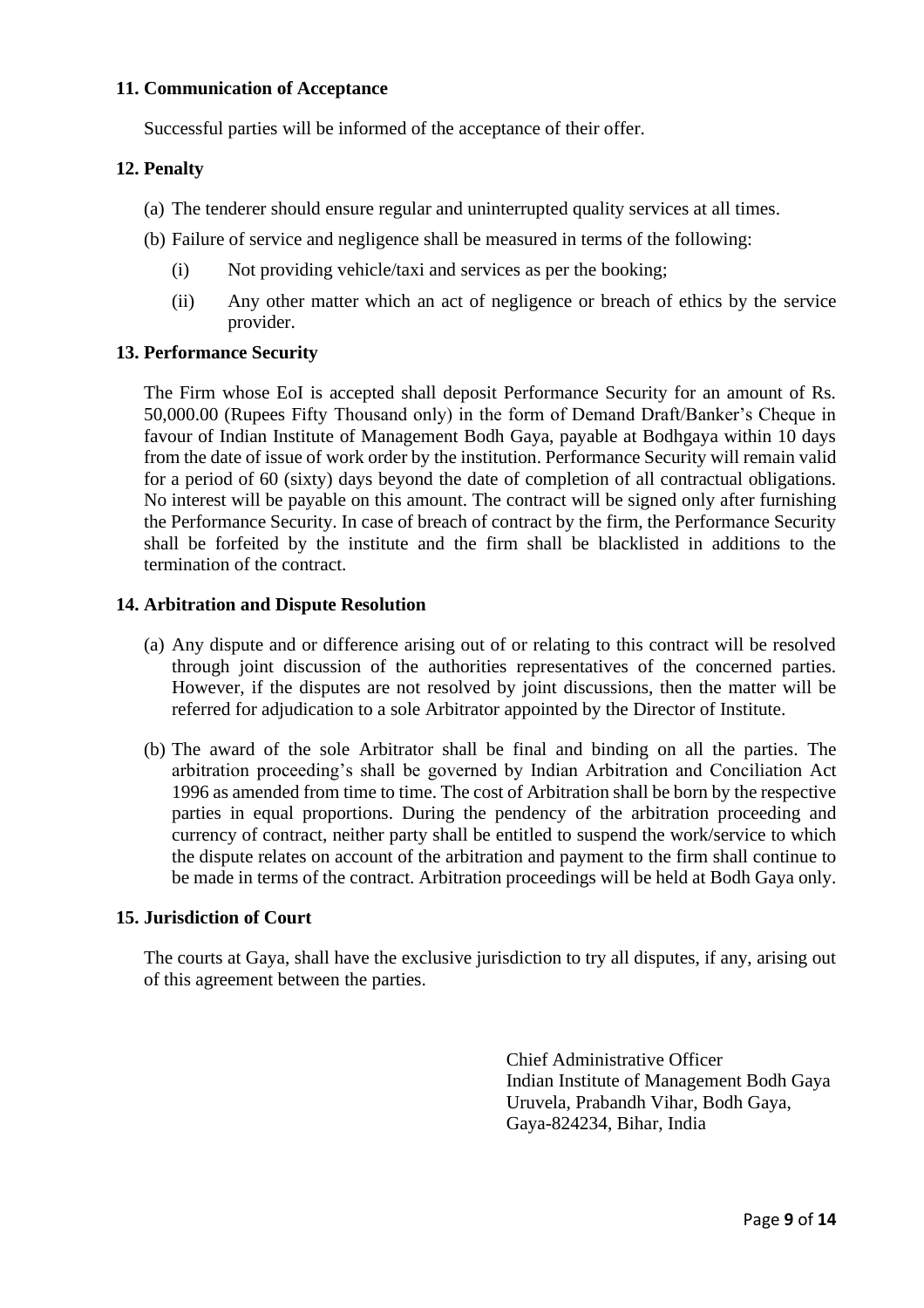#### **Annexure-I**

## **Bidder's Profile**

Expression of Interest submitted in response to enquiry notification issued by the Indian Institute of Management Bodh Gaya for Empanelment of Taxi Service Provider for vehicle services at Bodh Gaya.

| Sl. No.          | <b>Particulars</b>                       | <b>Description in details</b>                    |
|------------------|------------------------------------------|--------------------------------------------------|
| 1.               | Name of the Taxi Provider                |                                                  |
| 2.               | <b>Complete Contact Details of</b>       |                                                  |
|                  | Authorized person of Agency/Service      |                                                  |
|                  | Provider, including name, address,       |                                                  |
|                  | telephone, mobile number, Email id,      |                                                  |
|                  | Website (if any)                         |                                                  |
| 3.               | EoI for Taxi services situated at        |                                                  |
| $\overline{4}$ . | Complete Postal Address with Tel.        |                                                  |
|                  | No., Fax/Email                           |                                                  |
| 5.               | Year of Registration/Establishment of    | Please enclose self-attested copy of required    |
|                  | Agency                                   | documents in case of Proprietor-Registration     |
|                  |                                          | with Shop & Establishment Authorities or         |
|                  |                                          | equivalent authorities, in case of Partnership - |
|                  |                                          | Partnership Deed, In case of Company -           |
|                  |                                          | Certificate of Registration and Memorandum       |
|                  |                                          | of Association or any other document required    |
|                  |                                          | for registration of Agency. (enclose copy)       |
| 6.               | PAN No.                                  | (enclose copy)                                   |
|                  |                                          |                                                  |
| 7.               | Please enclose copy of last three years  | FY 2016-17                                       |
|                  | of IT Return/acknowledgement             | FY 2017-18                                       |
|                  |                                          | FY 2018-19                                       |
| 9.               |                                          |                                                  |
|                  | Service Tax Registration                 |                                                  |
|                  |                                          | (enclose copy)                                   |
| 10.              | Details of Trade License No./ Labour     |                                                  |
|                  | License No.                              | (enclose copy)                                   |
|                  |                                          |                                                  |
| 11.              | Details of any other license required to |                                                  |
|                  | run the Agency (please specify)          |                                                  |
|                  |                                          | (enclose copy)                                   |
|                  |                                          |                                                  |
| 12.              | List of cars of not older than 2018      |                                                  |
|                  | model registered in the name of firm     |                                                  |
|                  | along with copies of RCs, and            |                                                  |
|                  | Insurance                                |                                                  |

Name and Address with contact No.

(Signature of the Bidder)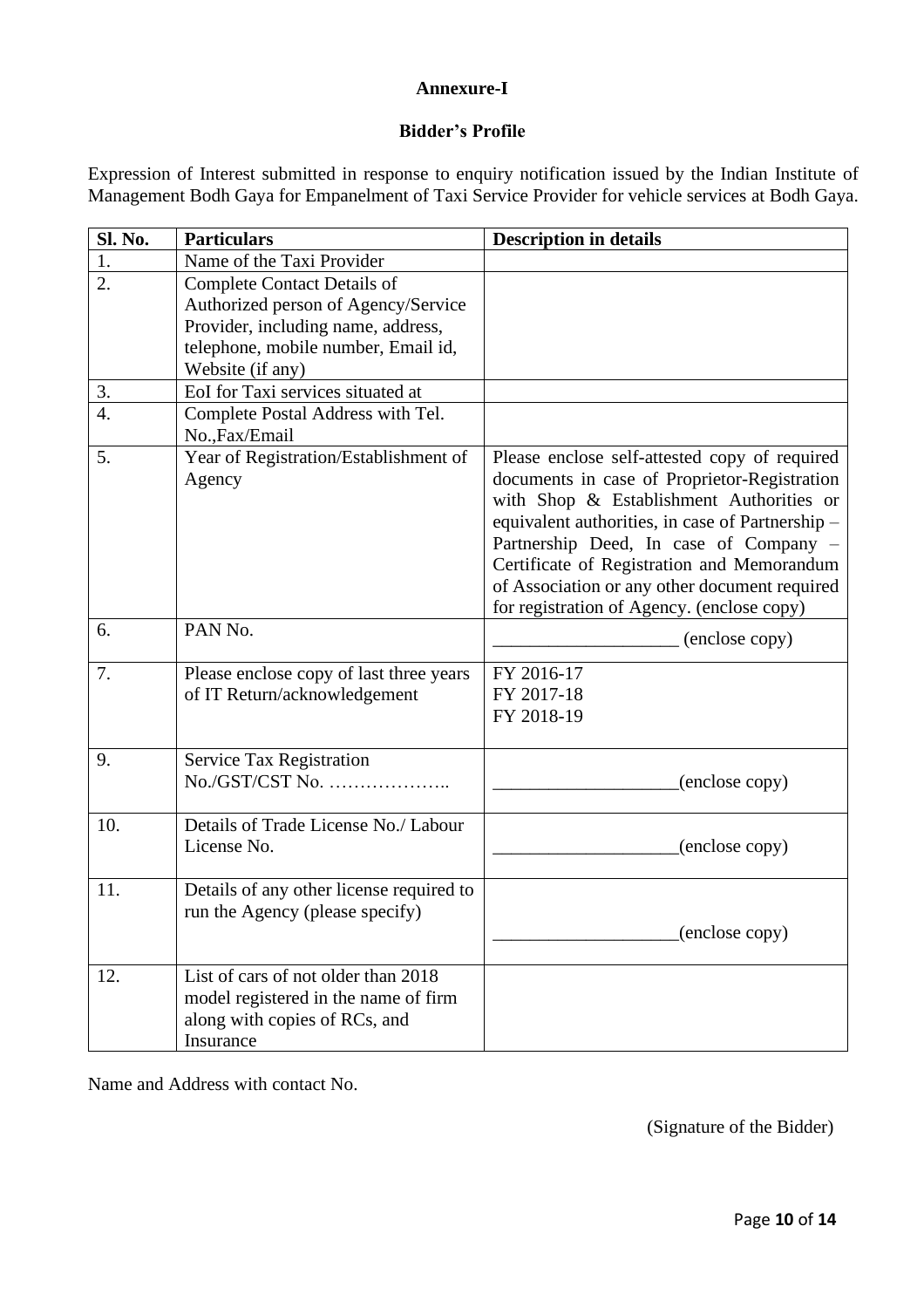## **Annexure-II**

## **UNDERTAKING (ON LETTER-HEAD OF THE AGENCY/SERVICE PROVIDER)**

To Indian Institute of Management Bodh Gaya Uruvela, Prabandh Vihar, Bodh Gaya, Gaya-824234, Bihar, India.

Name of the Agency\_\_\_\_\_\_\_\_\_\_\_\_\_\_\_\_\_\_\_\_\_

Name of the Bidder\_\_\_\_\_\_\_\_\_\_\_\_\_\_\_\_\_\_\_\_ date: \_\_\_\_\_\_\_\_\_\_\_\_\_\_\_\_

Sir,

1. This is to certify that I/We before signing this bid have read and fully understood all the terms and conditions and instructions contained therein and undertake myself/ourselves abide by the said terms and conditions of the EoI.

2. I/We shall provide quality services to the Institute with amenities as mentioned in our technical bid.

(Signature of the Bidder)

Name and Address of the Bidder

Telephone Number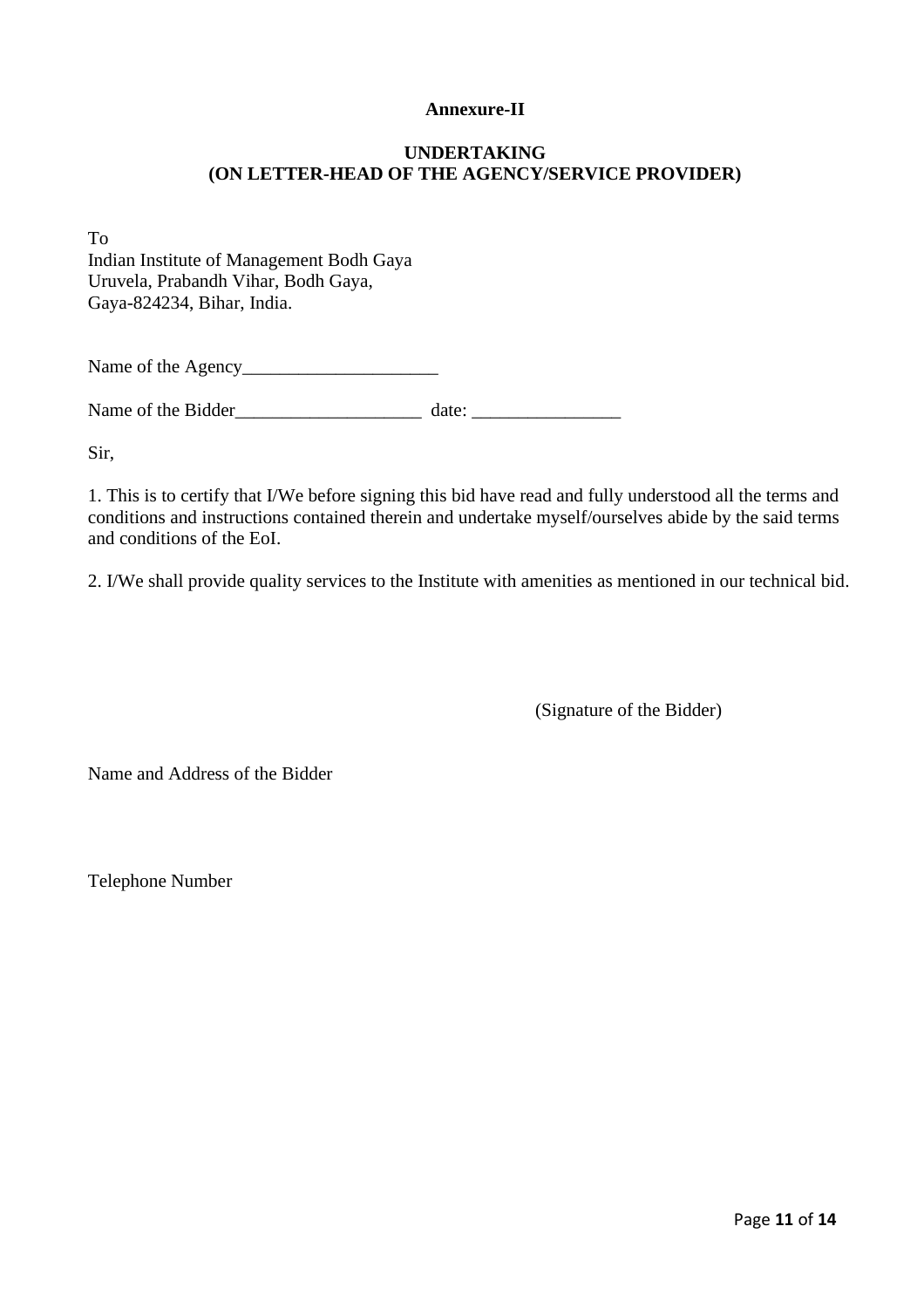## **Annexure - III**

## **CERTIFICATE**

## **(To be provided on letter head of the Agency/Taxi Provider)**

I hereby certify that the above firm has not been ever blacklisted by any Central/State Government/Public Undertaking/Institute on any account.

I also certify that the above information is true and correct in any every respect and in any case at a later date it is found that any details provided above are incorrect, any contract given to the above firm may be summarily terminated and the firm blacklisted.

Date: **Authorized Signatory** Name: Designation: Place: Contact No.: Seal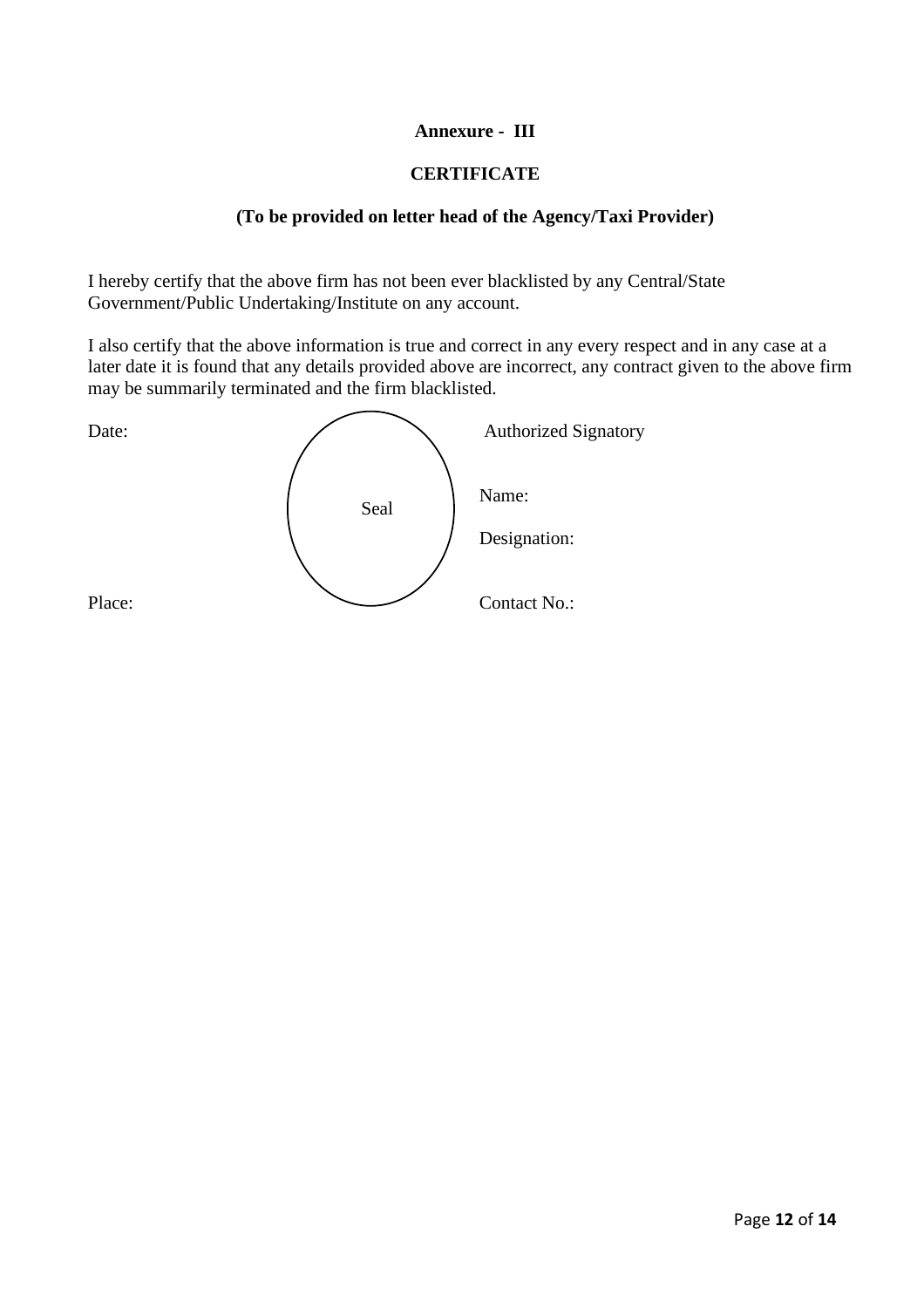## **Annexure - IV**

## **FINANCIAL BID FOR HIRING OF VEHICLE ON MONTHLY BASIS IN IIM BODH GAYA (PROFORMA FOR QUOTING RATES)**

Name and Address of the Firm/Company:

Name of Proprietor/Partners/Directors:

## **Table "A"**

| Sl.<br>No.     | <b>Description</b>                                           | <b>For Hatchback</b><br>(e.g. Swift/<br><b>Baleno/Wagon R)</b><br>(Rates in INR)<br>inclusive of GST) | <b>For Sedan</b><br>(e.g. Etios/Dezire)<br>(Rates in INR)<br>inclusive of GST) | <b>For SUV/MUV</b><br>(e.g. Innova<br>/Crysta /Scorpio/<br>Safari)<br>(Rates in INR)<br>inclusive of GST) |
|----------------|--------------------------------------------------------------|-------------------------------------------------------------------------------------------------------|--------------------------------------------------------------------------------|-----------------------------------------------------------------------------------------------------------|
| 1.             | Rate quoted per month                                        |                                                                                                       |                                                                                |                                                                                                           |
| $\overline{2}$ | Rate quoted per Kilometer for<br>mileage excess of 2500 kms. |                                                                                                       |                                                                                |                                                                                                           |

#### **Table "B"**

| Sl.<br>No.     | <b>Description</b>            | <b>Hatchback</b><br>(e.g. Swift/<br><b>Baleno/Wagon R)</b><br>(Rates in INR<br>inclusive of GST) | <b>Sedan</b><br>(e.g. Etios/<br>Dezire)<br>(Rates in INR) | <b>SUV/MUV</b><br>(e.g.<br>Innova/Crysta<br>/Scorpio/ Safari)<br>(Rates in INR)<br>inclusive of GST) |
|----------------|-------------------------------|--------------------------------------------------------------------------------------------------|-----------------------------------------------------------|------------------------------------------------------------------------------------------------------|
|                |                               |                                                                                                  | inclusive of GST)                                         |                                                                                                      |
|                |                               | AC                                                                                               | AC                                                        | AC                                                                                                   |
| $\overline{1}$ | Airport pickup/drop (one way) |                                                                                                  |                                                           |                                                                                                      |
|                | from Institute                |                                                                                                  |                                                           |                                                                                                      |
| $\overline{2}$ | Airport pickup/drop (two way) |                                                                                                  |                                                           |                                                                                                      |
|                | from Institute                |                                                                                                  |                                                           |                                                                                                      |
| 3              | Gaya Railway Station          |                                                                                                  |                                                           |                                                                                                      |
|                | pickup/drop (one way) from    |                                                                                                  |                                                           |                                                                                                      |
|                | Institute                     |                                                                                                  |                                                           |                                                                                                      |
| $\overline{4}$ | Gaya Railway Station          |                                                                                                  |                                                           |                                                                                                      |
|                | pickup/drop (two way) from/to |                                                                                                  |                                                           |                                                                                                      |
|                | Institute                     |                                                                                                  |                                                           |                                                                                                      |

Date: Signature with seal